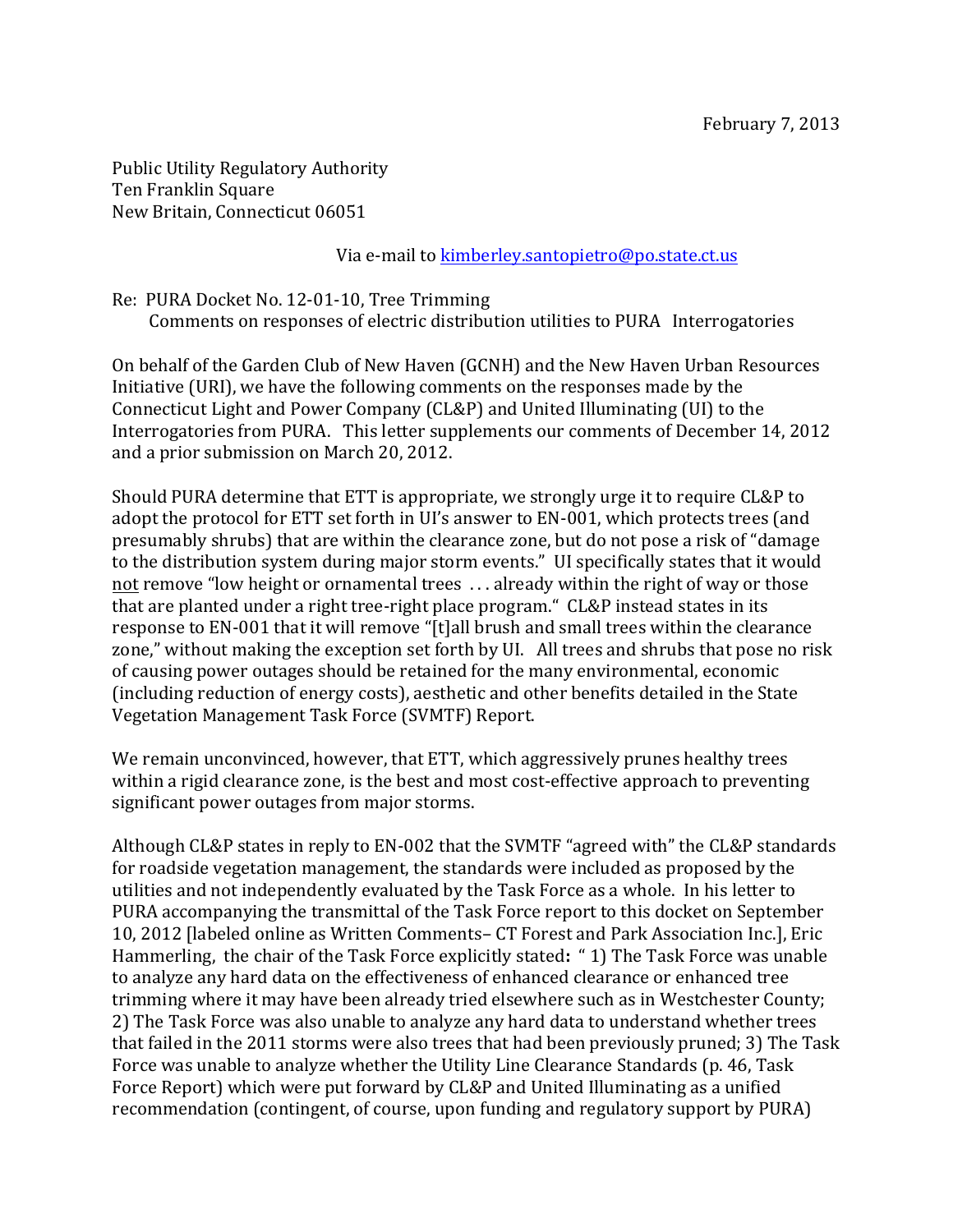would result in a change in the practices of UI that would result in better roadside tree care. The jointly proposed clearance standards are similar to current practices employed by CL&P." 

As noted in our December 14 comments, the SVMTF Report included concerns about the negative impact on tree health of the aggressive pruning conducted during ETT. We also noted that CL&P's data on the effectiveness of ETT does not separately analyze removal of hazard trees and branches alone as compared with ground to sky clearance of all vegetation within the clearance zone.

In considering whether ETT is cost-effective, given its high cost (*see* UI's and CL&P's answers to EN-004), it is important to remain focused on prevention of extensive long-term outages from major storms. Many of the storm-related outages were due to trees or branches falling from outside the public right-of-way on which the utilities have their distribution system, i.e. from trees on the public right-of-way on the opposite side of the road, or from land outside of either right-of-way. If the goal is to prevent extensive power outages, it would seem to be more cost-effective to target resources to removal of hazard trees and branches both within and outside of the public right-of-ways that are likely to fall on electric distribution facilities during a major storm. In other words, the money allocated toward ETT would be better focused on removal of defective or diseased trees and branches that are likely to lead to power outages, and should be used to help municipalities and property owners remove these hazard trees and branches. Since hazard trees and branches are removed for the benefit of the electrical distribution system as a whole, it is not at all clear that individual property owners should bear the full cost of removal, as suggested in legislative proposals by the utilities, and some owners might not have the means to bear any of it.

We support some of the legislative proposals submitted by UI and CL&P, but others raise significant concerns. Rather than examine each of the numerous proposals in depth, we make the following general comments:

It is important to maintain a meaningful notice procedure for adjacent property owners before utility tree removal and pruning take place. Especially for homeowners, their trees within the public right-of-way are important parts of their landscape, and roadside trees are important to a community's character, protected by tree warden "care and control" pursuant to Section 23-59 of the CT General Statutes. Property owners should be informed and be able to discuss and monitor the work. (Unfortunately, work crews do not always comply with the arborist's directions.) In an earlier era, notice in a newspaper, as suggested by CL&P, might have been meaningful, but it would certainly not be adequate today. Both CL&P and UI report that the notice procedures they use are working well, and it appears that they are very rarely prevented from doing the work that they consider necessary. (Answers to EN-17through 19 and EN-28)

As an alternative to the current utility notice process, consideration should be given to posting on trees to be removed and posting to delineate areas of pruning in coordination with municipal tree wardens, with objection going directly to tree wardens within the